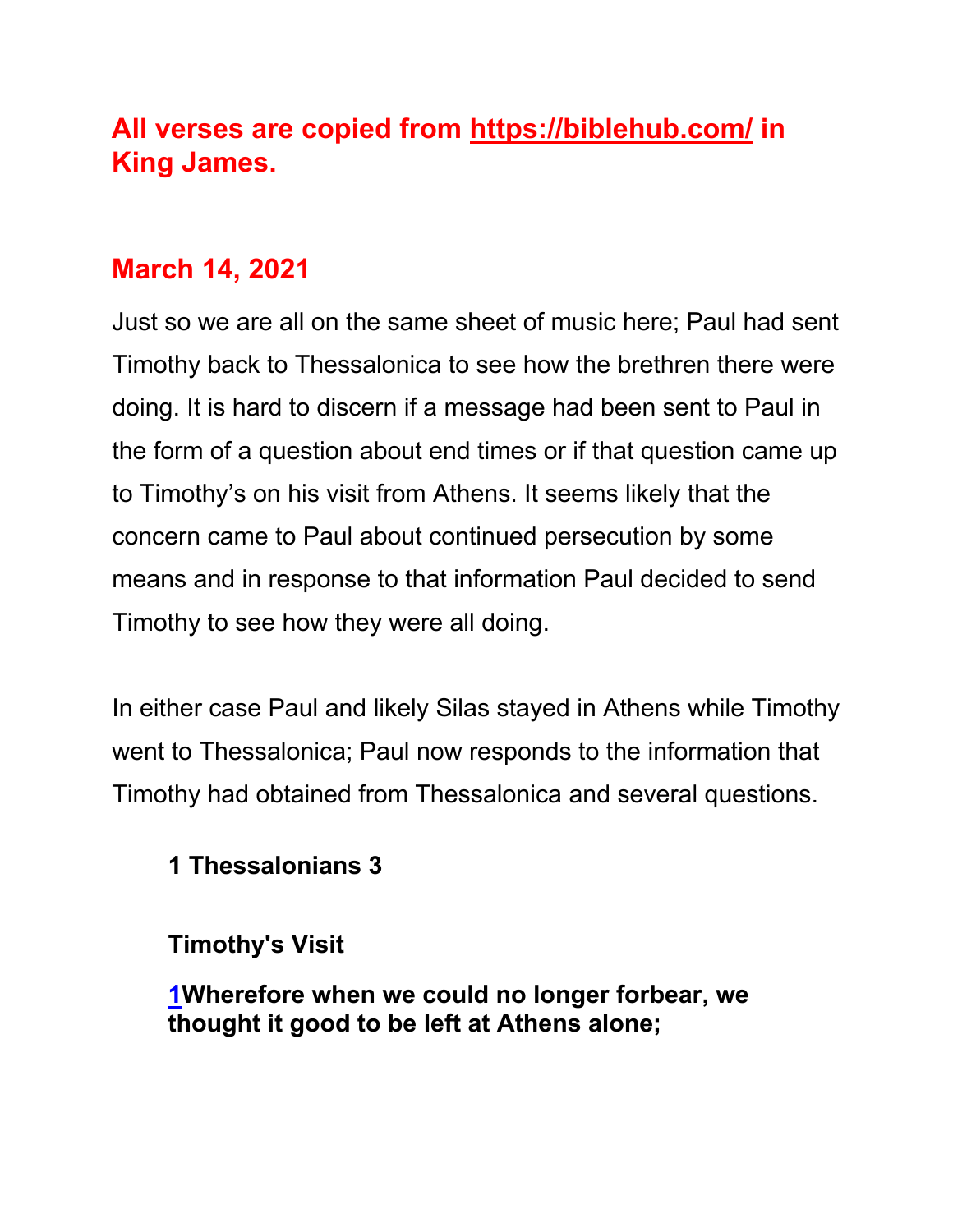The "we" may be Silas and Paul staying there to continue in their preaching which was being met with some contention from the philosophers in Greece.

#### **2And sent Timotheus, our brother, and minister of God, and our fellow-labourer in the gospel of Christ, to establish you, and to comfort you concerning your faith:**

Paul in his writings speaks highly of Timothy sometimes as brother other times as his "son". Timothy was a young man when he committed to Christ and spent a lot of time with Paul, learning and becoming a preacher of the Word himself. Timothy had the ability to comfort believers who were being persecuted, lifting them up concerning their faith.

### **3That no man should be moved by these afflictions: for yourselves know that we are appointed thereunto.**

Even after Paul had left at the beginning of a riot from Thessalonica those who remained were still at odds with their own countrymen. Anytime we see the prevalent power structure questioned the response is often violent from that local structure.

We will see that more in the future here in America as Socialism/Communism embraced by one part of the political power structure is questioned. That element will undoubtedly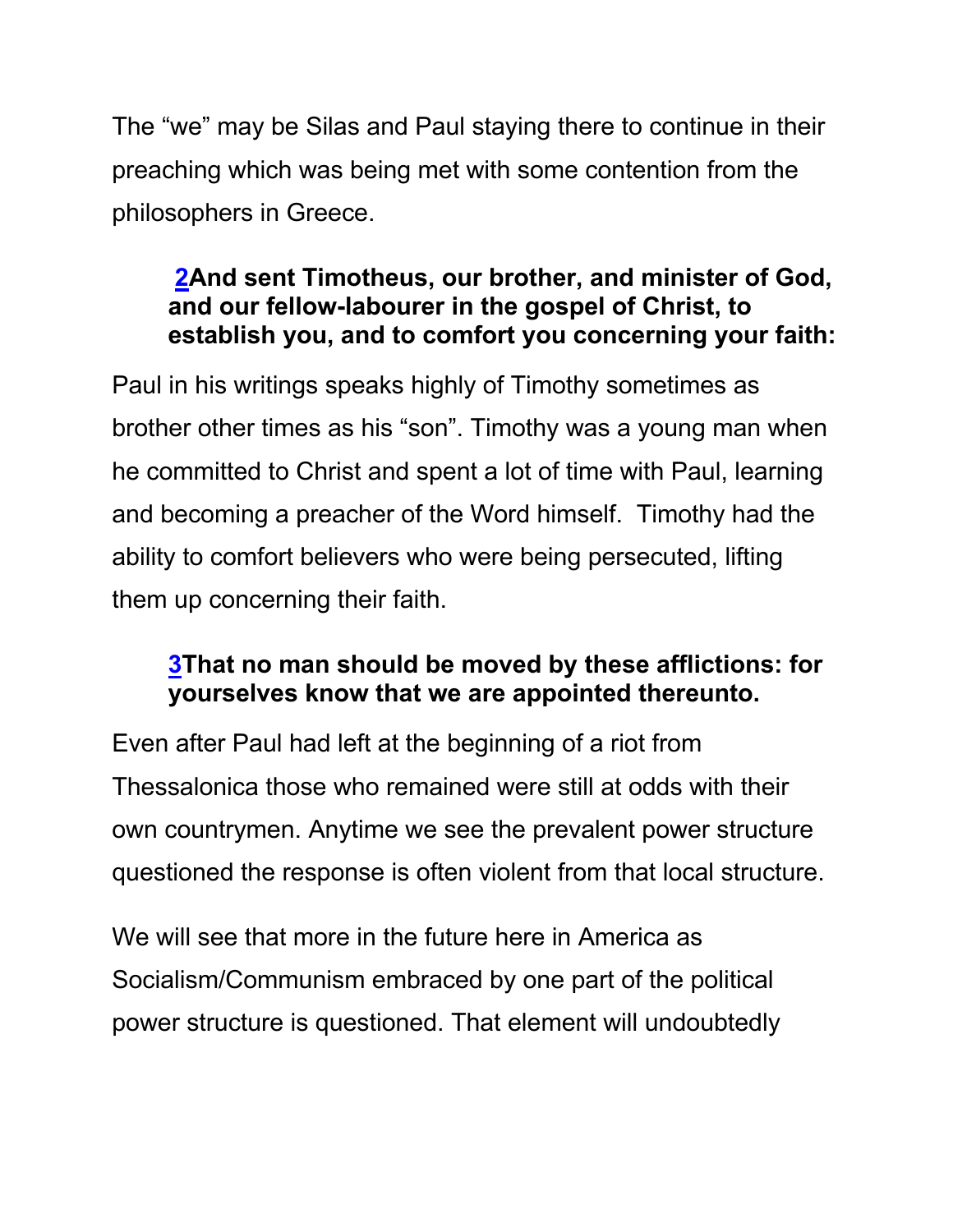push against any Christian that dares question them just like what happened in Thessalonica.

We are not given many details of the exact persecution as to the how it started and progressed. We know it often started with violence and moved to either killing of the disciple or imprisonment.

### **4For verily, when we were with you, we told you before that we should suffer tribulation; even as it came to pass, and ye know.**

Paul not only spoke from personal experience as to persecution received but also persecution that he delivered. Not only that but when he met Christ, he was told what persecution he would endure for the sake of Christ.

#### *Acts 9:16 For I will shew him how great things he must suffer for my name's sake.*

#### **5For this cause, when I could no longer forbear, I sent to know your faith, lest by some means the tempter have tempted you, and our labour be in vain.**

Paul reveals more of his concern and that was again driven by experience. He was concerned that others had come into their midst and gave false testimony and false teaching. Paul wanted first-hand knowledge of what was going on there.

## **Timothy's Encouraging Report**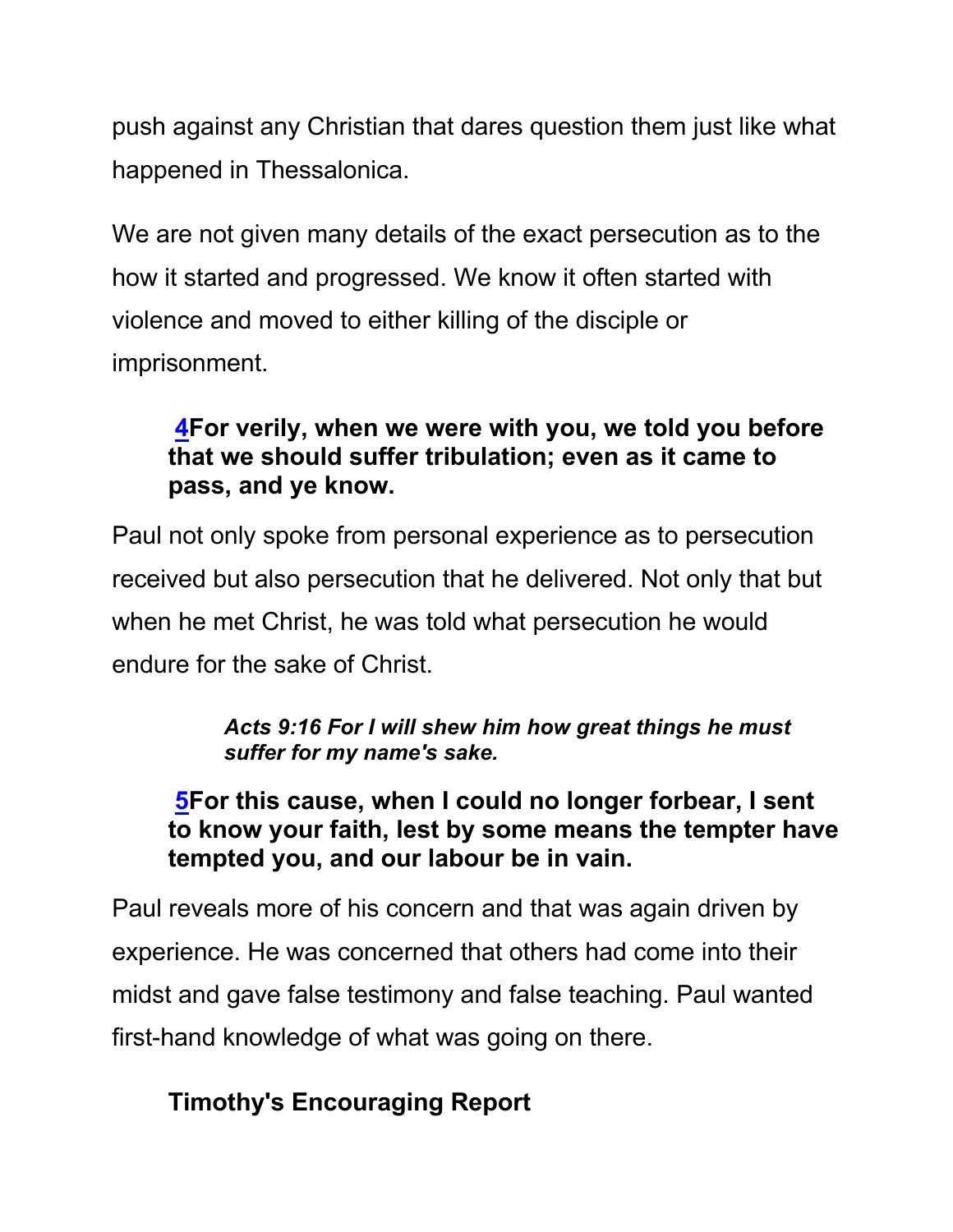**6But now when Timotheus came from you unto us, and brought us good tidings of your faith and charity, and that ye have good remembrance of us always, desiring greatly to see us, as we also** *to see* **you:**

Timothy returned to Paul and Silas with good news as to their continued growth in understanding and charity (Love). Paul was glad to hear that they had a good report as to how they thought of Paul, Silas and Timothy, apparently telling Timothy that they would like to have Paul and Silas come back to them in the future.

### **7Therefore, brethren, we were comforted over you in all our affliction and distress by your faith: 8For now we live, if ye stand fast in the Lord.**

Paul is referencing not the affliction that he was experiencing from Thessalonica because Timothy had reported that they were strong in the faith but that which he had endured from Corinthians and the false teachers that had deviated his careful teaching there. Paul declares that he was living as he and they should if they would continue to "stand fast in the Lord". That same admonition is critical to us in this day as well, becoming more important as we get closer to the Tribulation. Jesus expressed a concern as to "faith" when He returned in the future.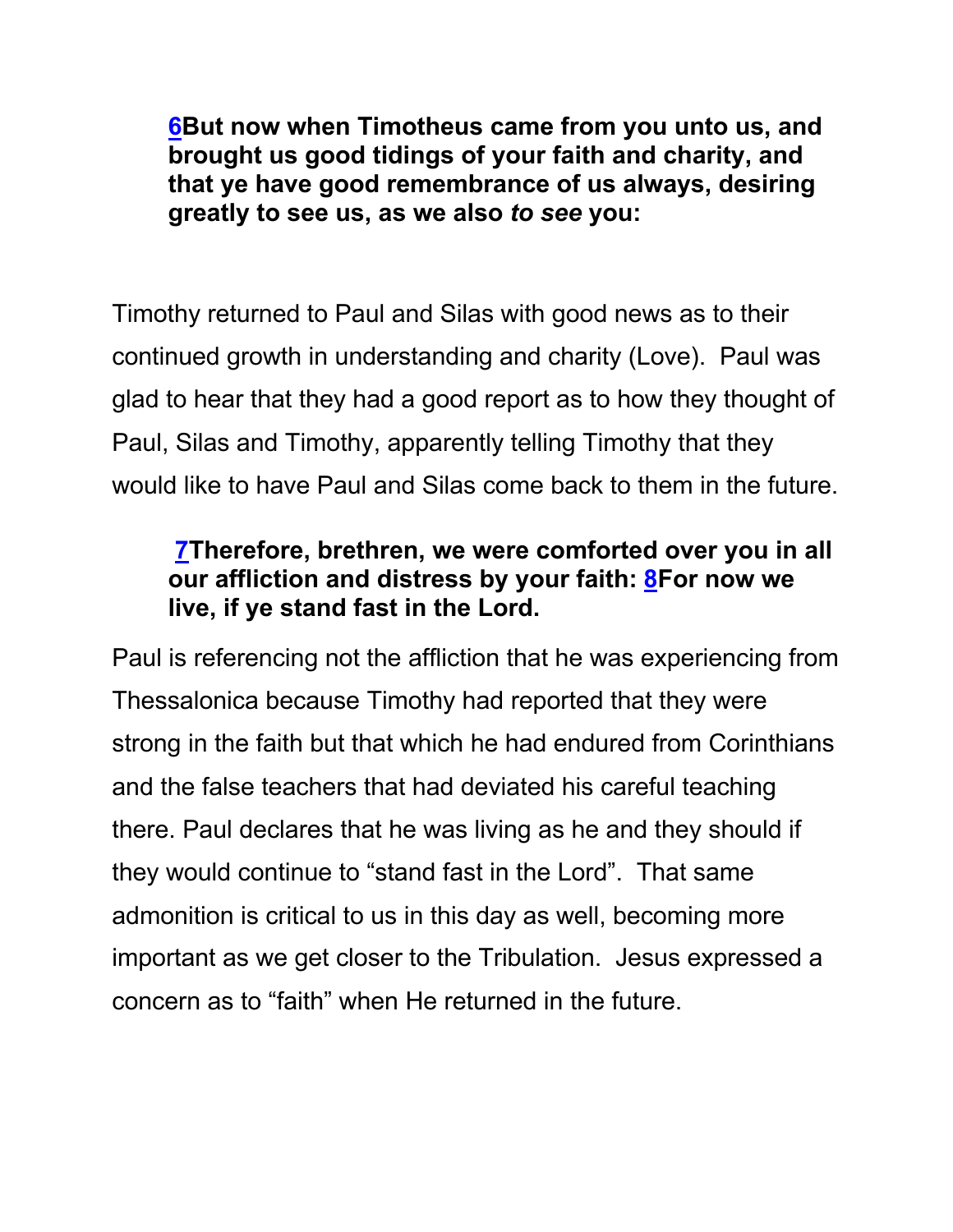#### *Luke 18:8 8I tell you that he will avenge them speedily. Nevertheless when the Son of man cometh, shall he find faith on the earth?*

One prophecy that Jesus told His disciples was about the issue of quasi-believers under pressure from Satan through the world as the time came close for Jesus return.

#### *2 Thesalonians 2:3 Let no man deceive you by any means: for that day shall not come, except there come a falling away first, and that man of sin be revealed, the son of perdition;*

So, based on those two verses it is easy to understand Jesus' trepidation as to whether or not He would find "Faith" upon His return.

### **9For what thanks can we render to God again for you, for all the joy wherewith we joy for your sakes before our God;**

The joy of seeing a person or family or group come to a saving knowledge of Christ is like non other. When we see a family member come to Christ after years of being at odds with God it is one of the most joyous times in our lives.

### **10Night and day praying exceedingly that we might see your face, and might perfect that which is lacking in your faith?**

Paul ever the teacher, desiring to help those whom He led to Christ to grow in "faith" the Lord. The perfecting of a person's faith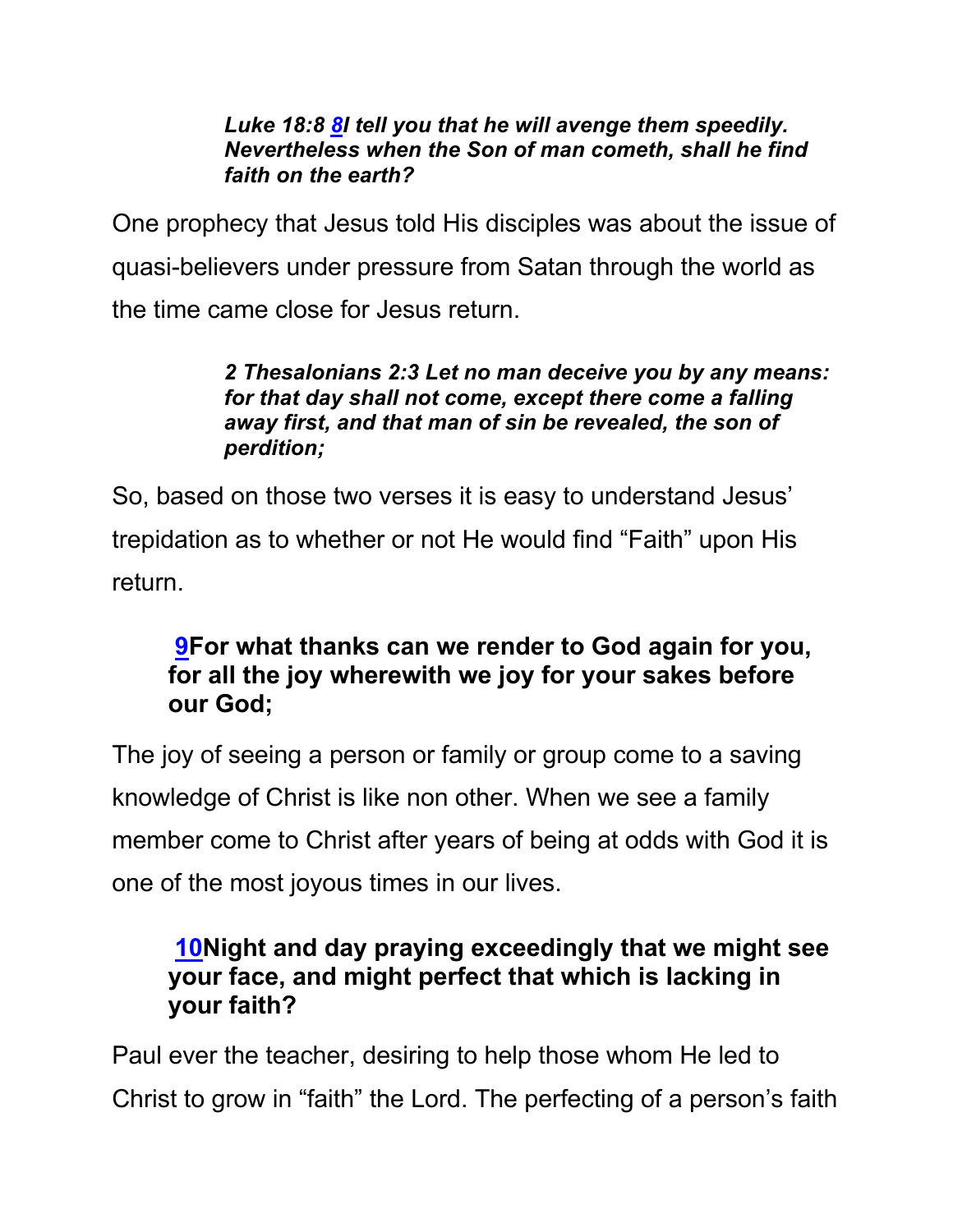is what we understand to be "sanctification". That is a lifelong process, but growth is obvious to those around us sometimes even before we observe it in our own lives. None of us have reached the pinocle of faith in our own lives, it is a growing in Faith that seems to never cease. When we think we have complete "Faith" often events occur that test that faith and many times we might get the feeling that we just don't possess enough "Faith". It is those time that our Faith is stretched that we grow in Faith.

#### **11Now God himself and our Father, and our Lord Jesus Christ, direct our way unto you.**

A truth we have discussed and learned is that anything to do with operating in the Faith that if not directed by God is often futile. Paul makes this point by declaring that they were seeking God's direction for the disciple's way to help the Thessalonians grow in Faith. Efforts made in the flesh to help people grow is usually ineffective and may even cause damage. It is critical that we rely on God's direction in our lives as to how to not only s elf-growth (sanctification) but reaching out to those searching.

#### **12And the Lord make you to increase and abound in love one toward another, and toward all** *men***, even as we** *do* **toward you:**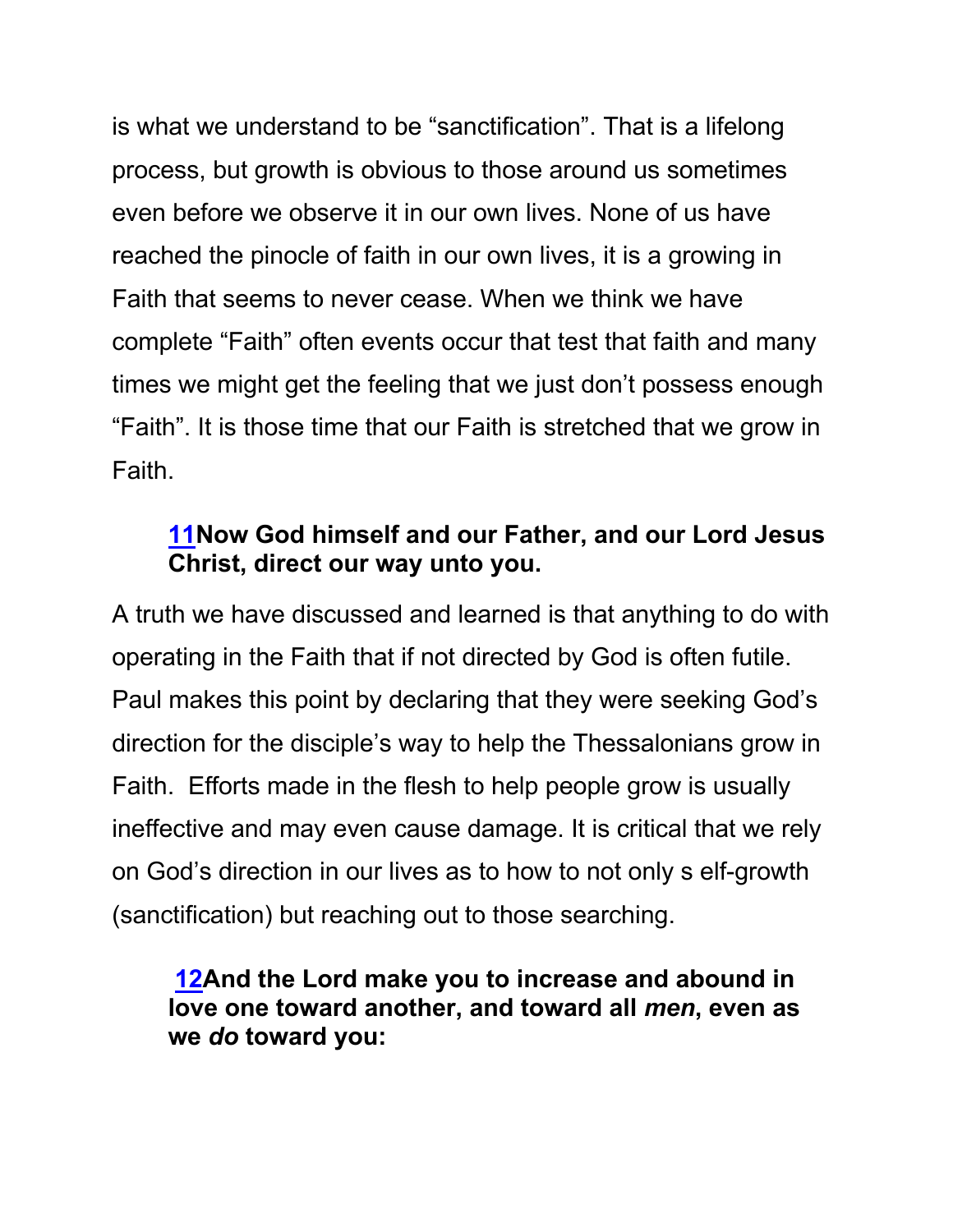#### *1 Corinthians 13:13 And now abideth faith, hope, charity, these three; but the greatest of these is charity.*

This verse was predicated on Jesus teaching His disciples and in turn us the most important things in our lives. Charity is "Love".

> *1 Corinthians 13:1 1Though I speak with the tongues of men and of angels, and have not charity, I am become as sounding brass, or a tinkling cymbal. 2And though I have the gift of prophecy, and understand all mysteries, and all knowledge; and though I have all faith, so that I could remove mountains, and have not charity, I am nothing. 3And though I bestow all my goods to feed the poor, and though I give my body to be burned, and have not charity, it profiteth me nothing.*

Faith appears to be a basic principle in growing to a point of being able to love the unlovable. We think of those who seem to hate God, turn from anything that has to do with God and we are instructed to "love" them. To love someone who hates what we love is a challenge and we find solace and strength in praying for them. We may never speak the words either due to not having the opportunity or being rejected by the one we hoped to speak to but in Faith we can love them and pray for them. It is necessary to leave it in God's Hands, and asking that God's Will would be done in those lives that we pray for.

**13To the end he may stablish your hearts unblameable in holiness before God, even our Father, at the coming of our Lord Jesus Christ with all his saints.**